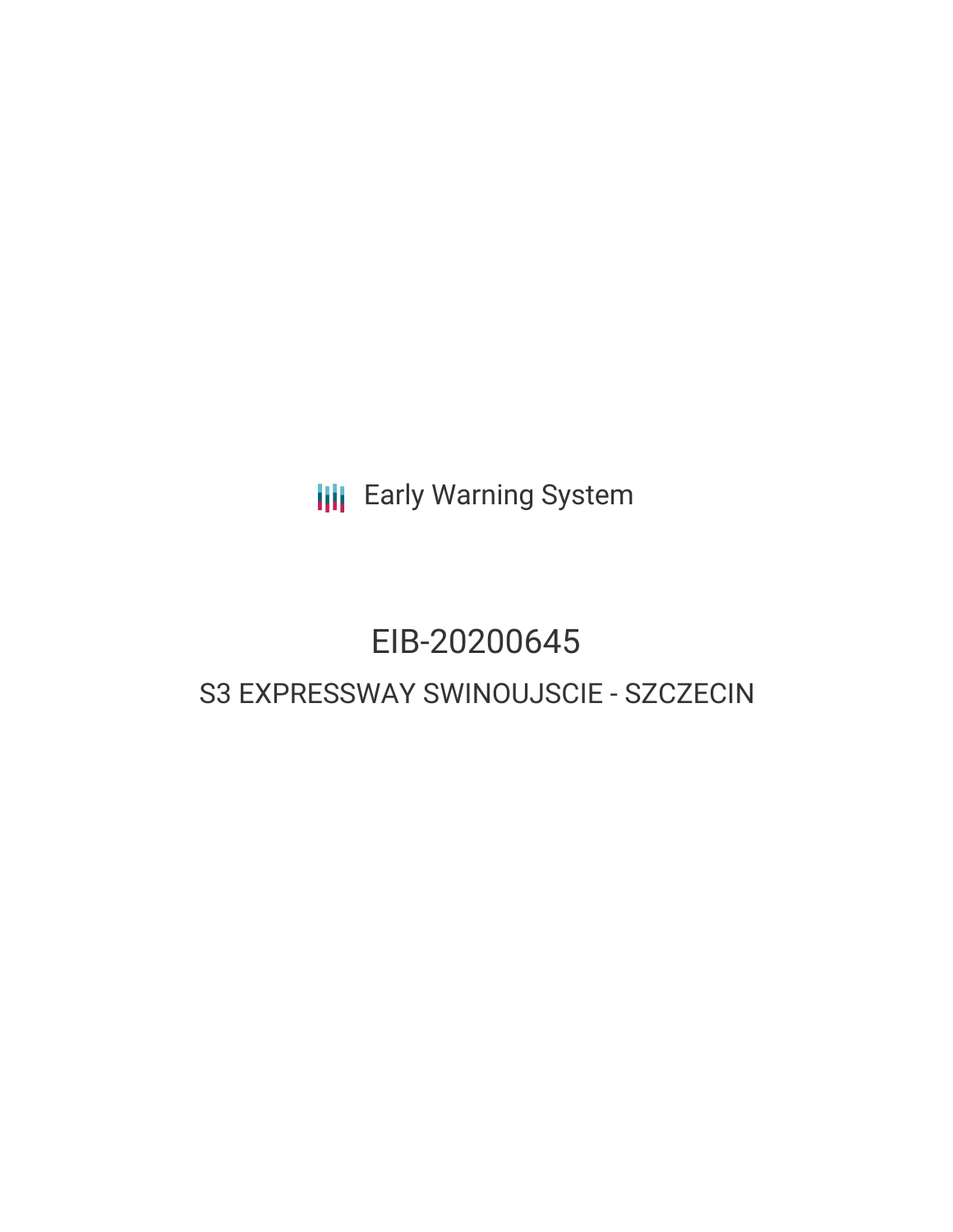

#### **Quick Facts**

| <b>Countries</b>               | Poland                                                   |
|--------------------------------|----------------------------------------------------------|
| <b>Financial Institutions</b>  | European Investment Bank (EIB)                           |
| <b>Status</b>                  | Proposed                                                 |
| <b>Bank Risk Rating</b>        | U                                                        |
| <b>Voting Date</b>             | 2020-10-16                                               |
| <b>Borrower</b>                | MINISTRY OF INFRASTRUCTURE / GDDKIA - REPUBLIC OF POLAND |
| <b>Sectors</b>                 | Transport                                                |
| <b>Investment Type(s)</b>      | Loan                                                     |
| <b>Investment Amount (USD)</b> | \$301.99 million                                         |
| <b>Project Cost (USD)</b>      | \$678.87 million                                         |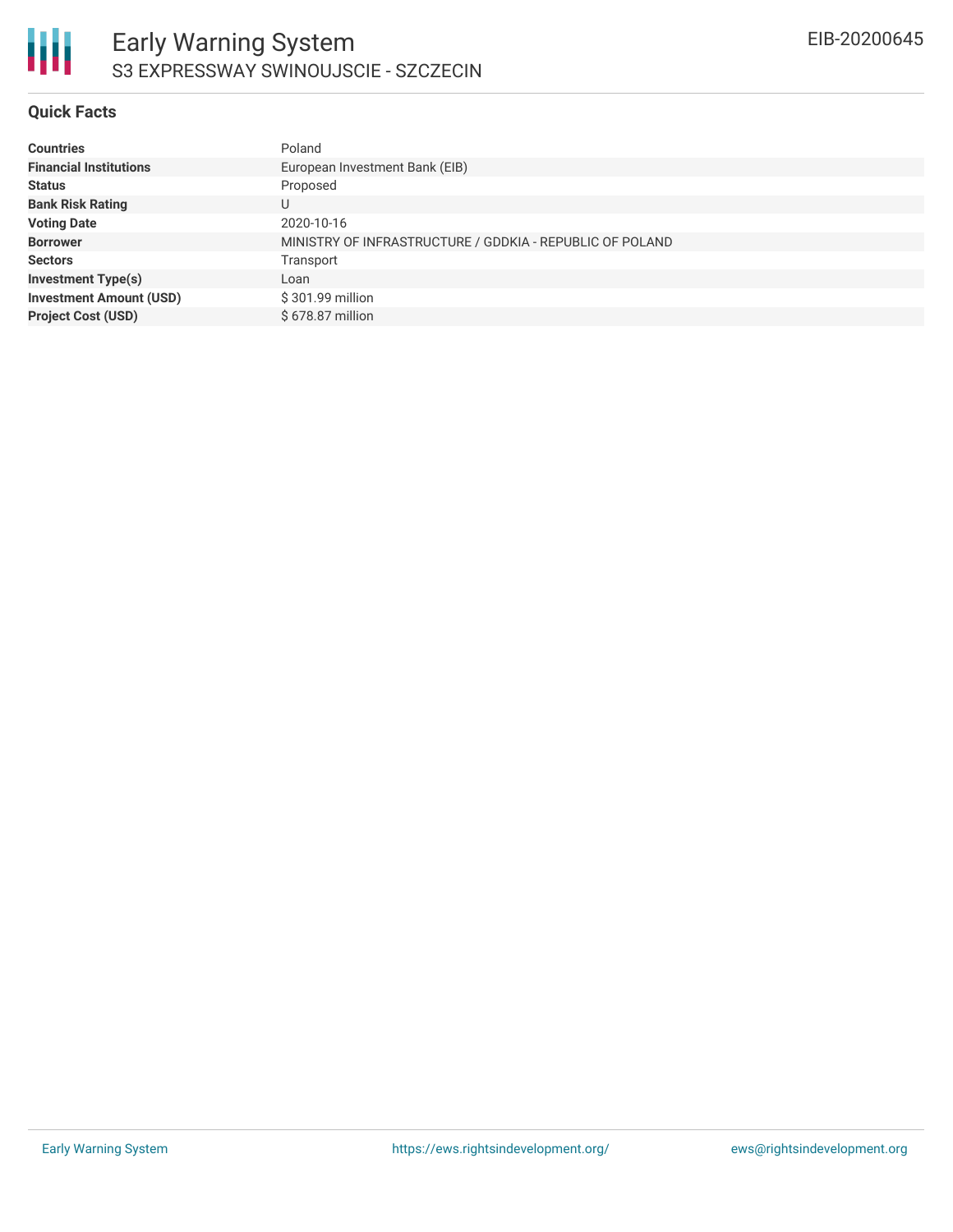

# **Project Description**

The project concerns the construction of the sections of the S3 expressway between Swinoujscie and Troszyn as well as between Brzozowo and Szczecin.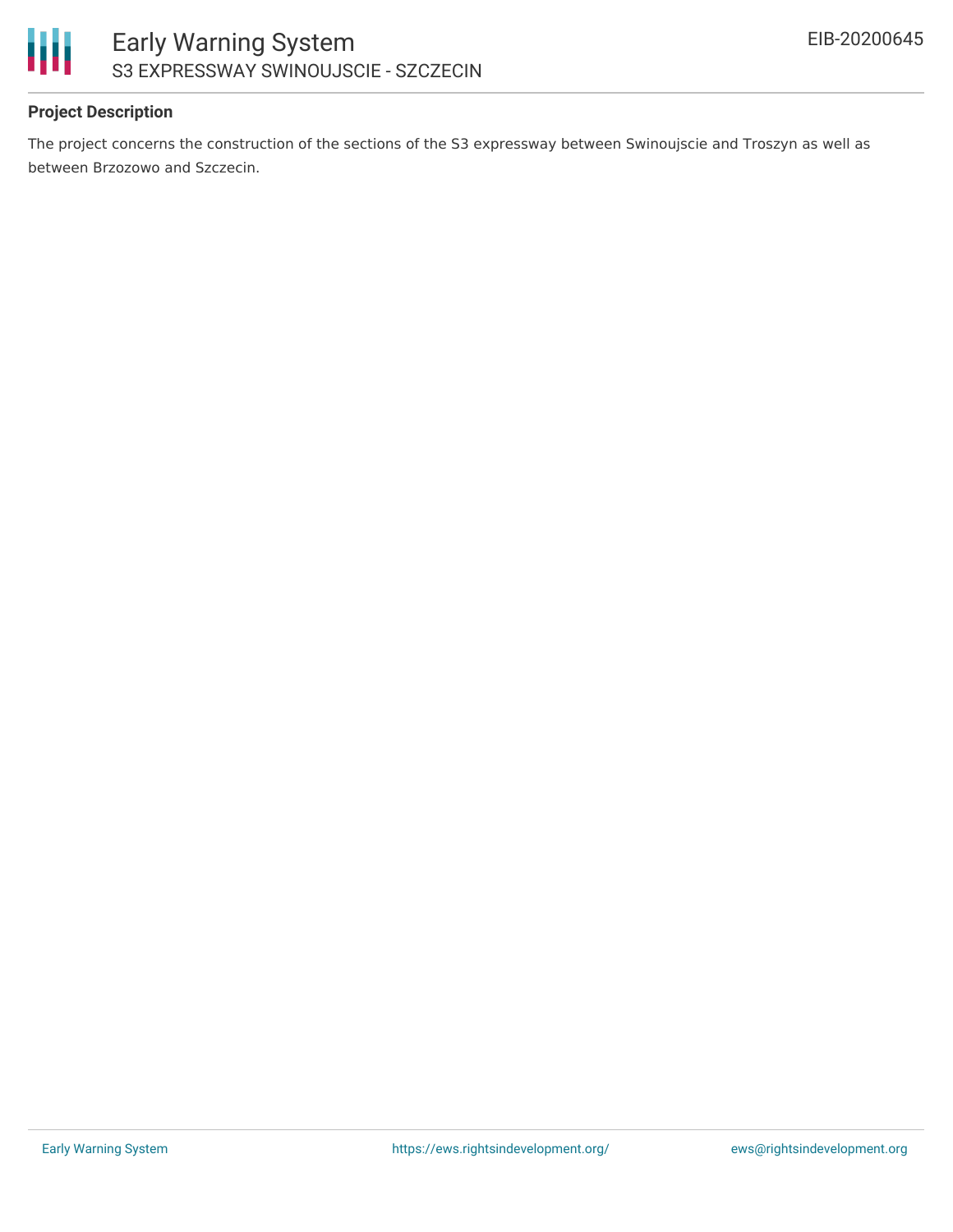

### **Investment Description**

European Investment Bank (EIB)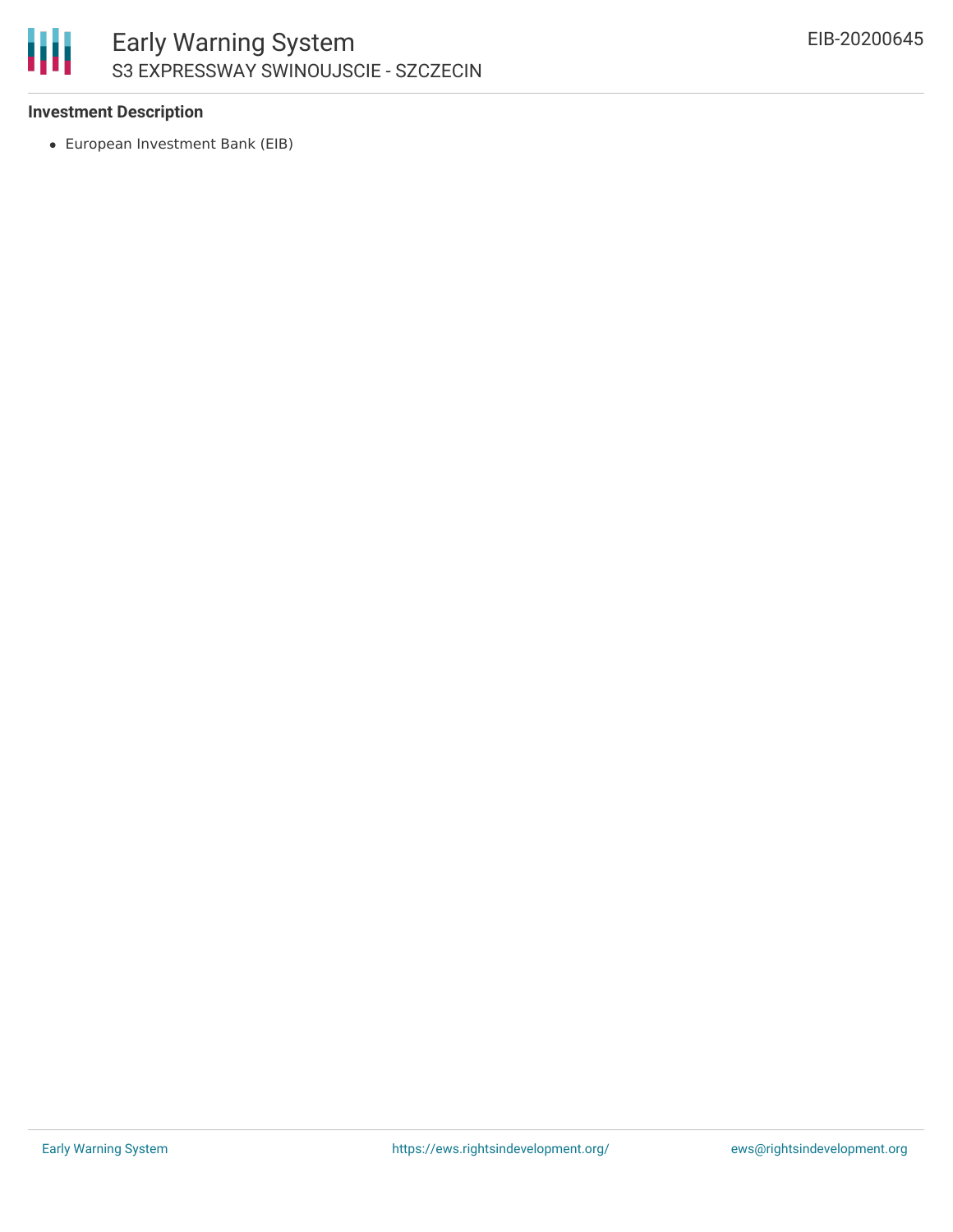# **Contact Information**

#### ACCESS TO INFORMATION

You can submit an information request for project information at: https://www.eib.org/en/infocentre/registers/requestform/request-form-default.htm

#### ACCOUNTABILITY MECHANISM OF EIB

The EIB Complaints Mechanism is designed to facilitate and handle complaints against the EIB by individuals, organizations or corporations affected by EIB activities. When exercising the right to lodge a complaint against the EIB, any member of the public has access to a two-tier procedure, one internal - the Complaints Mechanism Office - and one external - the European Ombudsman. A complaint can be lodged via a written communication addressed to the Secretary General of the EIB, via email to the dedicated email address: complaints@eib.org, by completing the online complaint form available at the following address: http://www.eib.org/complaints/form via fax or delivered directly to the EIB Complaints Mechanism Division, any EIB local representation office or any EIB staff. For further details, check:

http://www.eib.org/attachments/strategies/complaints\_mechanism\_policy\_en.pdf

When dissatisfied with a complaint to the EIB Complaints Mechanism, citizens can then turn towards the European Ombudsman. A memorandum of Understanding has been signed between the EIB and the European Ombudsman establishes that citizens (even outside of the EU if the Ombudsman finds their complaint justified) can turn towards the Ombudsman on issues related to 'maladministration' by the EIB. Note that before going to the Ombudsman, an attempt must be made to resolve the case by contacting the EIB. In addition, the complaint must be made within two years of the date when the facts on which your complaint is based became known to you. You can write to the Ombudsman in any of the languages of the European Union. Additional details, including filing requirements and complaint forms, are available at: http://www.ombudsman.europa.eu/atyourservice/interactiveguide.faces